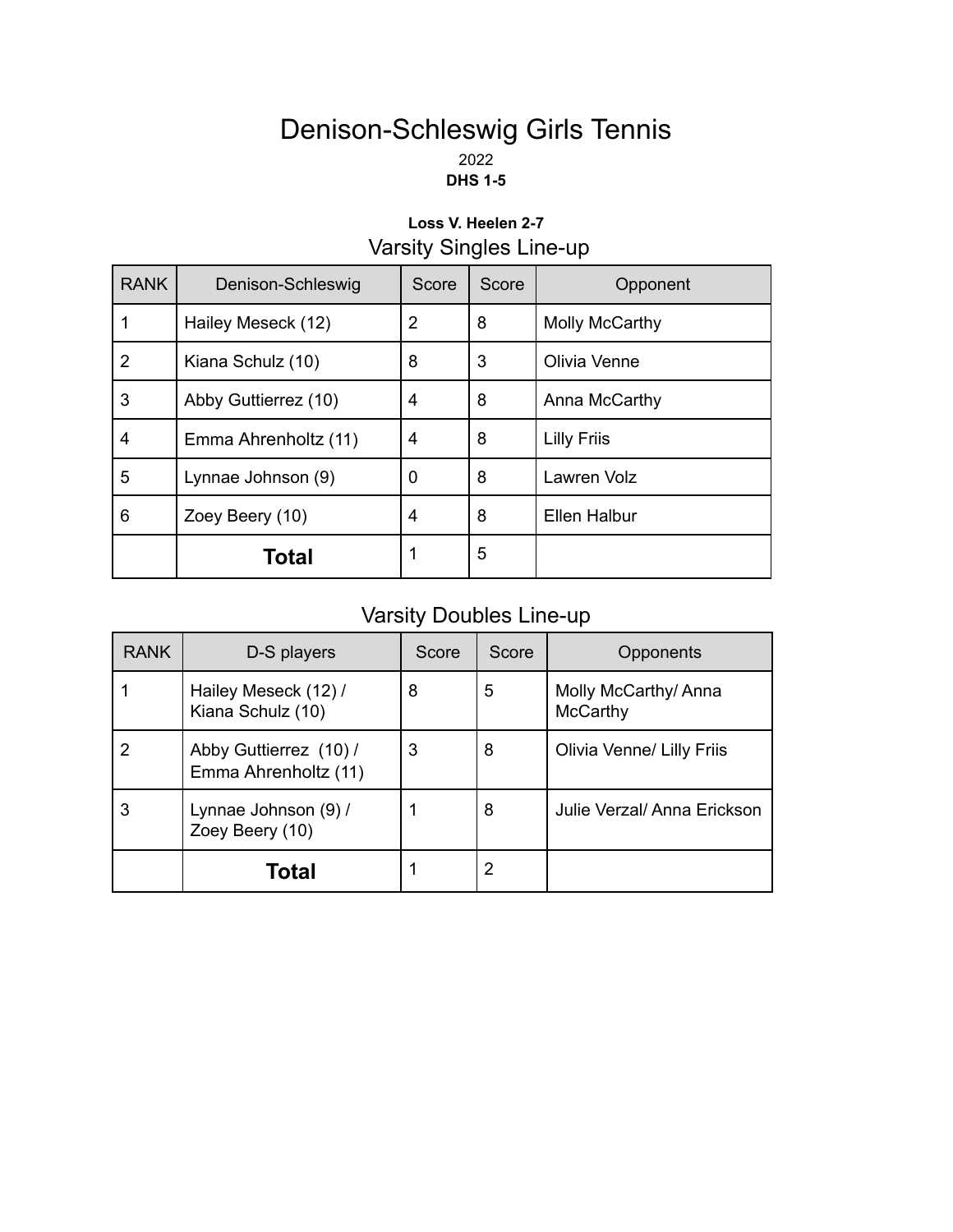### **Loss V. Heelen 0-3** JV Singles Line-up

| <b>RANK</b> | D-S players         | Score | Score | Opponents           |
|-------------|---------------------|-------|-------|---------------------|
|             | Mersadees Fineran   |       | 6     | <b>Julie Verzal</b> |
|             | <b>Abbey Meseck</b> |       | 6     | Anna Erickson       |
|             | <b>Total</b>        | U     | 2     |                     |

## JV Doubles Line-up

| <b>RANK</b> | D-S players                         | Score | Score | <b>Opponents</b>          |
|-------------|-------------------------------------|-------|-------|---------------------------|
|             | Abbey Meseck /<br>Mersadees Fineran |       | 6     | Lawren Volz/ Ellen Halbur |
|             | Total                               |       |       |                           |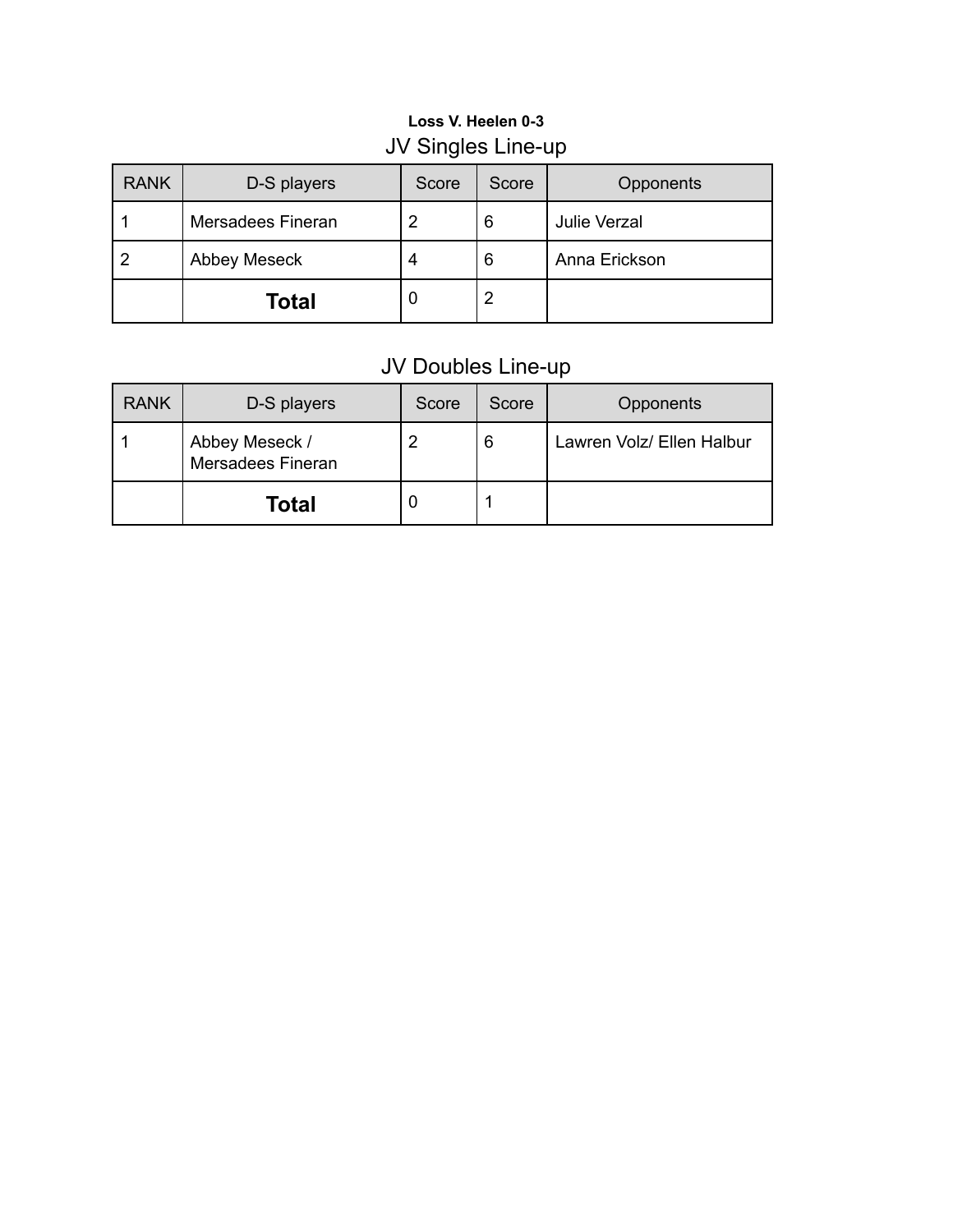| <b>RANK</b> | Denison-Schleswig    | Score          | Score | Opponent                |
|-------------|----------------------|----------------|-------|-------------------------|
|             | Hailey Meseck (12)   | 2              | 8     | <b>Alli Owens</b>       |
| 2           | Kiana Schulz (10)    | 8              | 3     | Erica Rust              |
| 3           | Abby Guttierrez (10) | 3              | 8     | Sammy Swensen           |
| 4           | Emma Ahrenholtz (11) | 4              | 8     | Grace Coenen            |
| 5           | Lynnae Johnson (9)   | 6              | 8     | Sydney Jones            |
| 6           | Zoey Beery (10)      | 8              | 2     | <b>Mallory Mulligan</b> |
|             | Total                | $\overline{2}$ | 4     |                         |

### **Win V. Harlan 5-4** Varsity Singles Line-up

# Varsity Doubles Line-up

| <b>RANK</b> | D-S players                                    | Score | Score | Opponents                                |
|-------------|------------------------------------------------|-------|-------|------------------------------------------|
|             | Hailey Meseck (12) /<br>Kiana Schulz (10)      | 8     | 2     | Alli Owens/ Sammy<br>Swensen             |
| 2           | Abby Guttierrez (10) /<br>Emma Ahrenholtz (11) | 8     | 4     | Erica Rust/ Grace Coenen                 |
| 3           | Lynnae Johnson (9) /<br>Zoey Beery (10)        | 8     | 5     | <b>Sydney Jones/ Mallory</b><br>Mulligan |
|             | Total                                          | 3     | 0     |                                          |